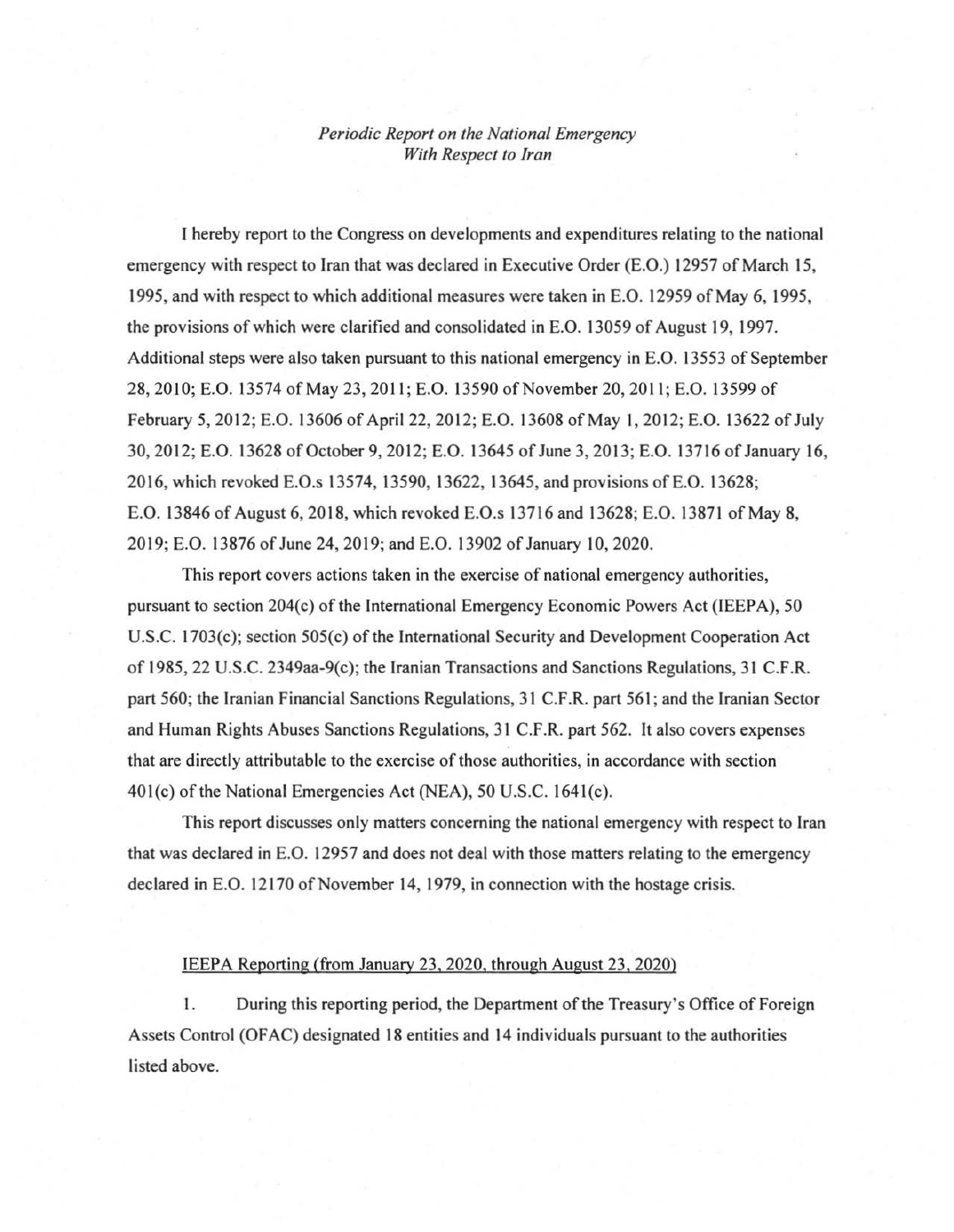With respect to certain additional authorities, during the reporting period, OFAC designated nine entities and 17 individuals pursuant to E.O. 13224 of September 23, 2001, "Blocking Property and Prohibiting Transactions With Persons Who Commit, Threaten to Commit, or Support Terrorism," as amended.

2. OF AC closed 416 licensing cases (which may take the form of specific licenses, license amendments, "retum-without-action" letters, general information letters, interpretive guidance letters, denialletters, closed without determination letters, or withdrawals) pursuant to the authorities referenced above.

3. Two hundred seventy-two transactions or accounts, totaling approximately \$27.5 million, were reported to OFAC as blocked pursuant to the authorities referenced above. In addition, U.S. banks refused to process approximately 987 Iran-related commercial transactions, the majority involving foreign financial institutions. The rejected transactions caused an additional disruption of approximately \$7.1 million in financial dealings involving Iran. In addition, two enforcement matters were settled, involving entities, in the amount of approximately \$1.02 million.

4. OF AC has continued to discuss this program during its numerous outreach events to the financial, securities, and international trade communities. Details ofthis program also are available on the Department of the Treasury's website, including in substantive FAQs and industry-specific OF AC compliance guidance.

## NEA Reporting (from March 15,2020, through September 14,2020)

5. The expenses incurred by the federal government that are directly attributable to the exercise of powers and authorities conferred by the 1995 declaration of a national emergency with respect to Iran are reported to be approximately \$9.78 million, most of which represent wage and salary costs for federal personnel. Personnel costs were largely centered in the Department of the Treasury, U.S. Customs and Border Protection and U.S. Immigration and Customs Enforcement at the Department of Homeland Security, the Department of State, and the Department of Justice. This total does not reflect certain costs of operations by the intelligence and law enforcement communities.

2